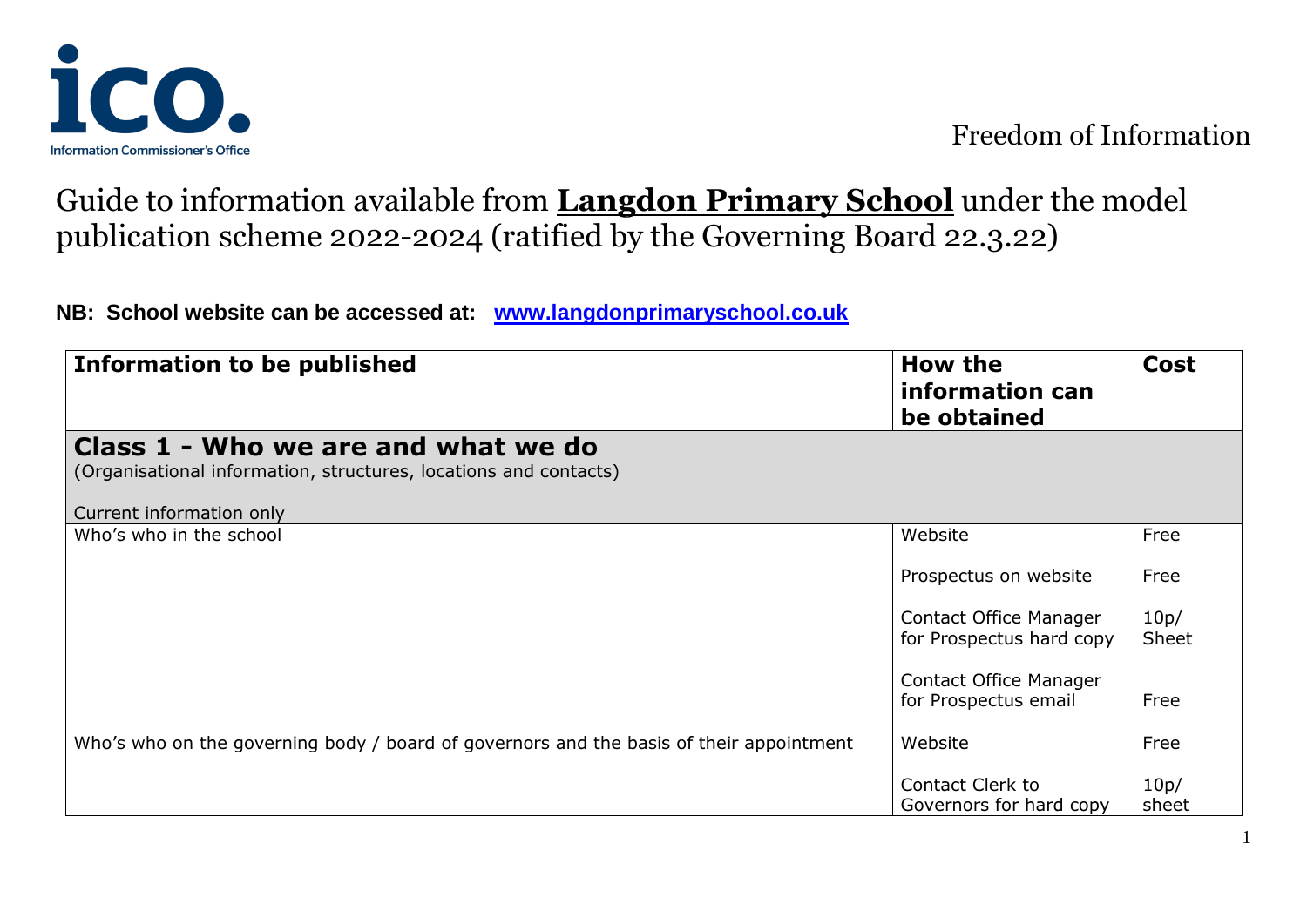| Instrument of Government / Articles of Association                                                             | Contact Clerk to              | 10p/  |
|----------------------------------------------------------------------------------------------------------------|-------------------------------|-------|
|                                                                                                                | Governors for hard copy       | sheet |
| Contact details for the Head teacher and for the governing body, via the school (including<br>named contacts). | Website                       | Free  |
|                                                                                                                | Prospectus on website         | Free  |
|                                                                                                                | <b>Contact Office Manager</b> | 10p/  |
|                                                                                                                | for Prospectus hard copy      | Sheet |
|                                                                                                                | <b>Contact Office Manager</b> |       |
|                                                                                                                | for Prospectus email          | Free  |
|                                                                                                                | <b>School Notice Board</b>    | Free  |
|                                                                                                                | Website                       | Free  |
| School prospectus                                                                                              |                               |       |
|                                                                                                                | Prospectus on website         | Free  |
|                                                                                                                | <b>Contact Office Manager</b> | 10p/  |
|                                                                                                                | for Prospectus hard copy      | Sheet |
|                                                                                                                |                               |       |
|                                                                                                                | <b>Contact Office Manager</b> |       |
|                                                                                                                | for Prospectus email          | Free  |
| Annual Report (if any)                                                                                         |                               |       |
| Staffing structure                                                                                             | Website                       | Free  |
|                                                                                                                | Prospectus on website         | Free  |
|                                                                                                                | <b>Contact Office Manager</b> | 10p/  |
|                                                                                                                | for Prospectus hard copy      | Sheet |
|                                                                                                                |                               |       |
|                                                                                                                | <b>Contact Office Manager</b> |       |
|                                                                                                                | for Prospectus email          | Free  |
| School session times and term dates                                                                            | Website                       | Free  |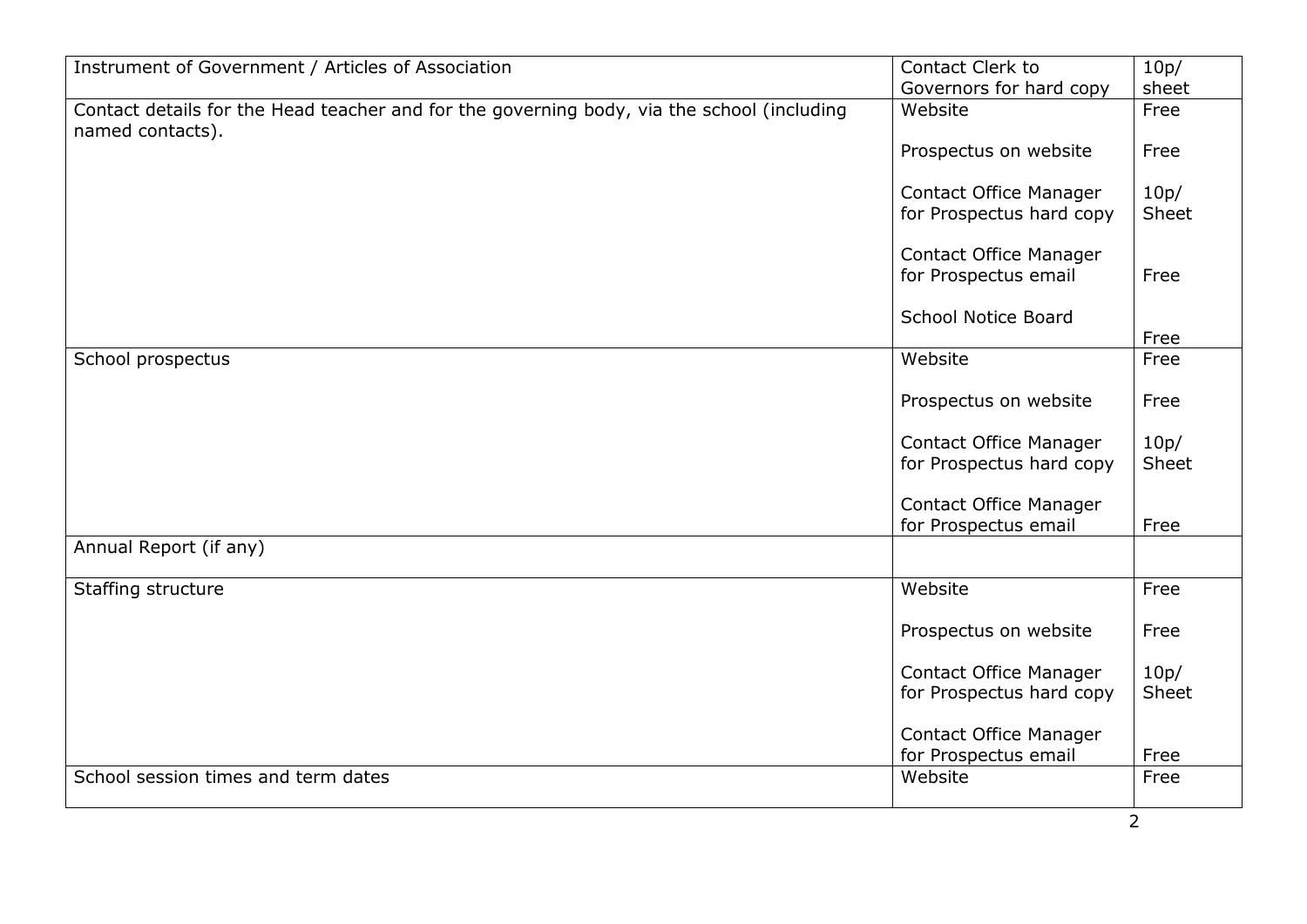|                                                                                                                                                                                              | Prospectus on website                          | Free          |
|----------------------------------------------------------------------------------------------------------------------------------------------------------------------------------------------|------------------------------------------------|---------------|
|                                                                                                                                                                                              | Contact Office Manager                         | 10p/          |
|                                                                                                                                                                                              | for Prospectus hard copy                       | Sheet         |
|                                                                                                                                                                                              | Contact Office Manager                         |               |
|                                                                                                                                                                                              | for Prospectus email                           | Free          |
| Address of school and contact details, including email address.                                                                                                                              | Website                                        | Free          |
|                                                                                                                                                                                              | Prospectus on website                          | Free          |
|                                                                                                                                                                                              | <b>Contact Office Manager</b>                  | 10p/          |
|                                                                                                                                                                                              | for Prospectus hard copy                       | Sheet         |
|                                                                                                                                                                                              | <b>Contact Office Manager</b>                  |               |
|                                                                                                                                                                                              | for Prospectus email                           | Free          |
| Current and previous financial year as a minimum                                                                                                                                             |                                                |               |
| Annual budget plan and financial statements                                                                                                                                                  | <b>Contact Office Manager</b><br>for hard copy | 10p/<br>Sheet |
| Capital funding                                                                                                                                                                              | Contact Office Manager<br>for hard copy        | 10p/<br>Sheet |
| Financial audit reports                                                                                                                                                                      | <b>Contact Office Manager</b><br>for hard copy | 10p/<br>Sheet |
| Details of expenditure items over £2000                                                                                                                                                      | <b>Contact Office Manager</b><br>for hard copy | 10p/<br>Sheet |
| Procurement and contracts the school has entered into, or information relating to / a link to<br>information held by an organisation which has done so on its behalf (for example, the local | <b>Contact Office Manager</b><br>for hard copy | 10p/<br>Sheet |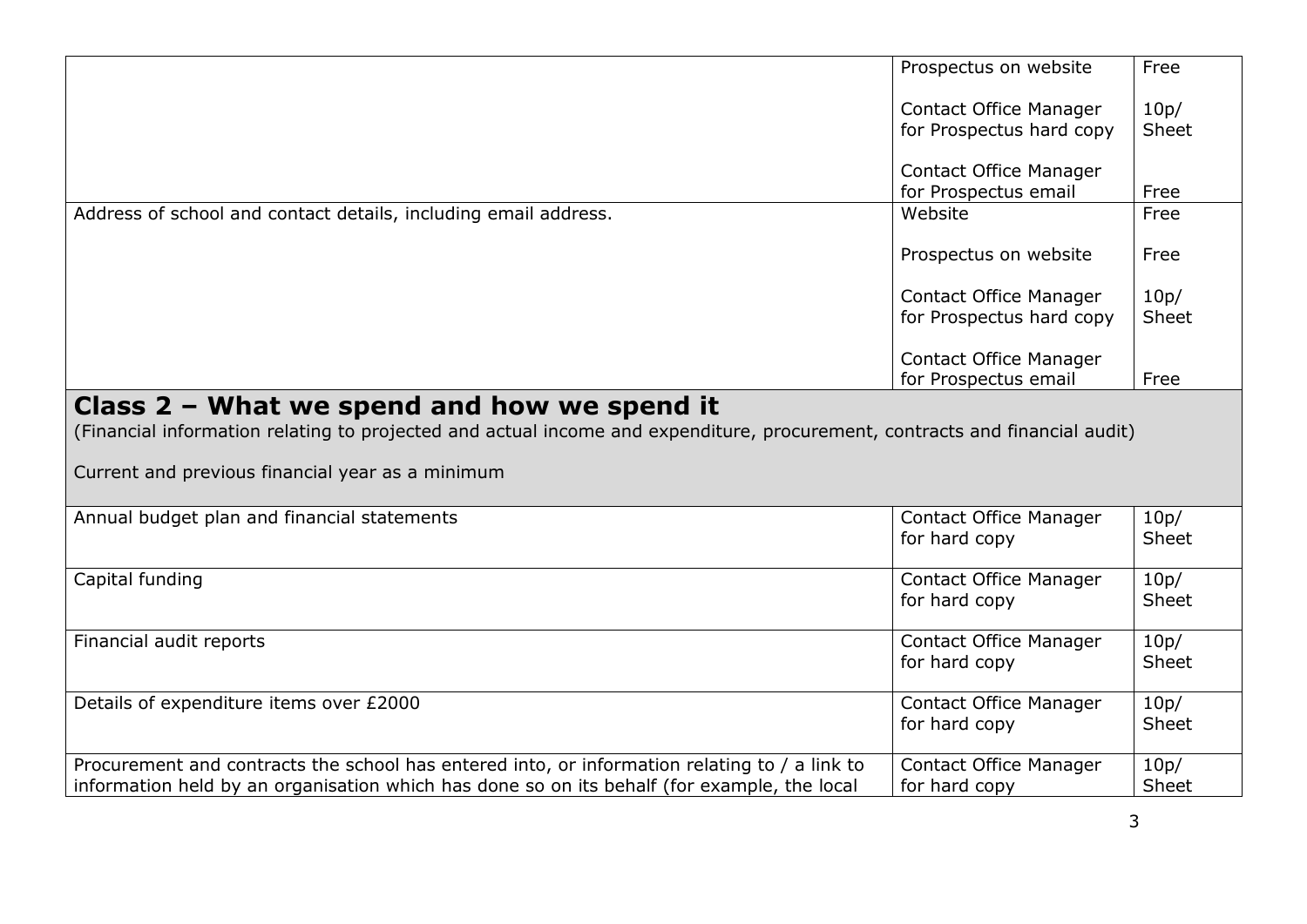| authority).                                                                                                                                                                                                                                          |                                                                                            |               |
|------------------------------------------------------------------------------------------------------------------------------------------------------------------------------------------------------------------------------------------------------|--------------------------------------------------------------------------------------------|---------------|
| Pay policy                                                                                                                                                                                                                                           | <b>Contact Office Manager</b><br>for email copy of Pay<br>Policy                           | Free          |
|                                                                                                                                                                                                                                                      | <b>Contact Office Manager</b><br>for hard copy                                             | 10p/<br>Sheet |
| Staff allowances and expenses that can be incurred or claimed, with totals paid to individual<br>senior staff members (Senior Leadership Team or equivalent, whose basic actual salary is at<br>least £60,000 per annum) by reference to categories. | <b>Contact Office Manager</b><br>for hard copy                                             | 10p/<br>Sheet |
| Staffing, pay and grading structure. As a minimum the pay information should include<br>salaries for senior staff (Senior Leadership Team or equivalent as above) in bands of<br>£10,000; for more junior posts, by salary range.                    | Contact Office Manager<br>for hard copy                                                    | 10p/<br>Sheet |
| Governors' allowances that can be incurred or claimed, and a record of total payments made<br>to individual governors.                                                                                                                               | <b>Contact Office Manager</b><br>for email copy of<br><b>Governor Allowances</b><br>Policy | Free          |
|                                                                                                                                                                                                                                                      | <b>Contact Office Manager</b><br>for hard copy of Governor<br><b>Allowances Policy</b>     | 10p/<br>Sheet |
| Class 3 - What our priorities are and how we are doing                                                                                                                                                                                               |                                                                                            |               |
| (Strategies and plans, performance indicators, audits, inspections and reviews)                                                                                                                                                                      |                                                                                            |               |
| Current information as a minimum                                                                                                                                                                                                                     |                                                                                            |               |
| School profile (if any)                                                                                                                                                                                                                              | Website including link to<br>latest Ofsted report                                          | Free          |
| And in all cases:                                                                                                                                                                                                                                    |                                                                                            |               |
| Performance data supplied to the English Government or a direct link to the data<br>$\bullet$                                                                                                                                                        | Prospectus on website                                                                      | Free          |
| $\bullet$                                                                                                                                                                                                                                            | <b>Contact Office Manager</b>                                                              | 10p/<br>Sheet |
| The latest Ofsted report                                                                                                                                                                                                                             | for Prospectus/Ofsted                                                                      |               |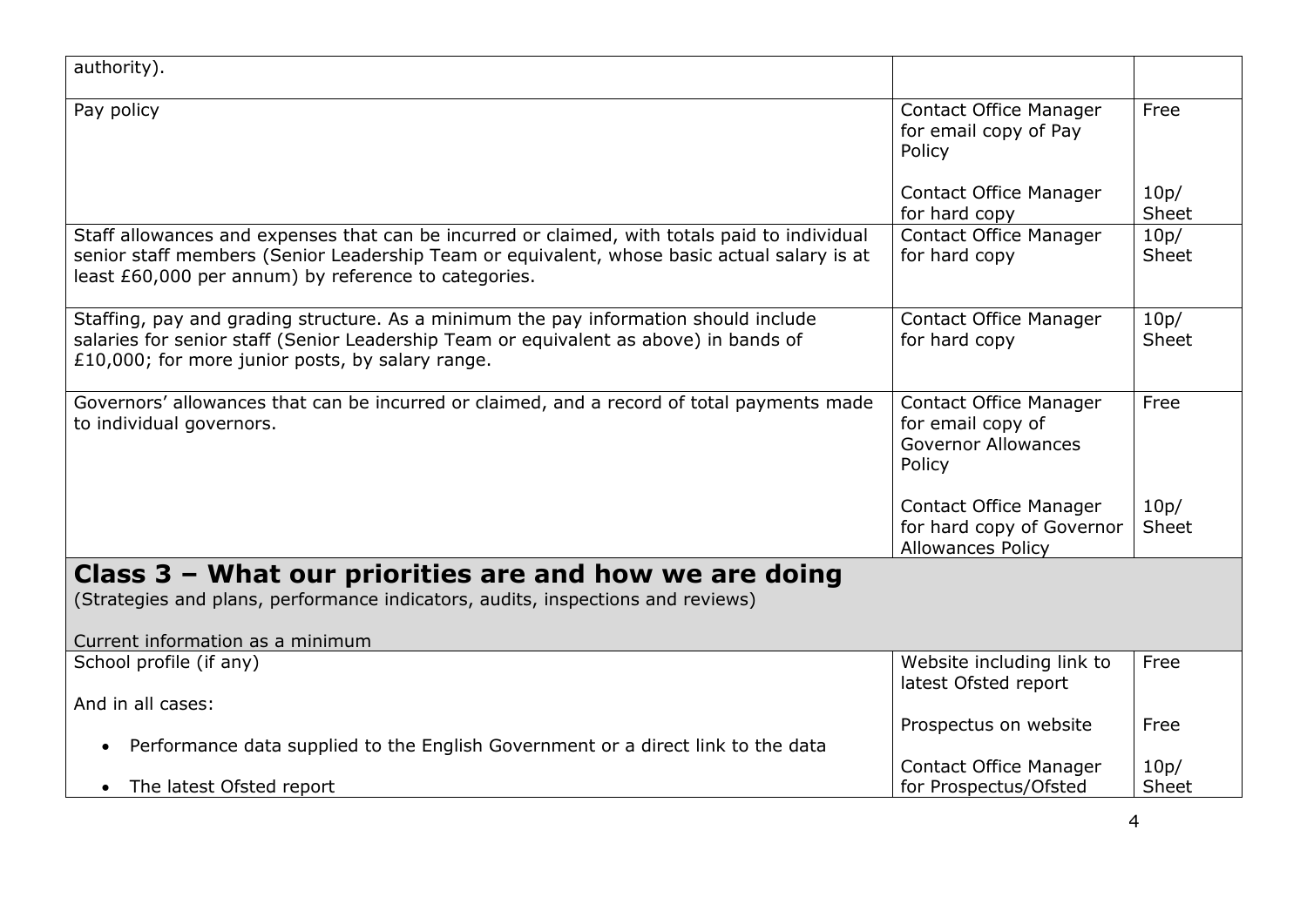| - Summary                                                                                   | Report/School Self            |              |
|---------------------------------------------------------------------------------------------|-------------------------------|--------------|
| - Full report                                                                               | <b>Evaluation Form/School</b> |              |
|                                                                                             | Improvement Plan hard         |              |
|                                                                                             |                               |              |
|                                                                                             | copy                          |              |
| Post-inspection action plan<br>$\bullet$                                                    | <b>Contact Office Manager</b> | Free         |
|                                                                                             | for Prospectus/Ofsted         |              |
|                                                                                             | Report/ School Self           |              |
|                                                                                             | Evaluation Form/School        |              |
|                                                                                             | Improvement Plan email        |              |
| Performance Management Policy and procedures adopted by the governing body.                 | <b>Contact Office Manager</b> | Free         |
|                                                                                             | for email copy of             |              |
|                                                                                             | <b>Appraisal Policy</b>       |              |
|                                                                                             |                               |              |
|                                                                                             | <b>Contact Office Manager</b> | 10p/         |
|                                                                                             | for hard copy of Appraisal    | Sheet        |
|                                                                                             | Policy                        |              |
| Performance data or a direct link to it                                                     | Website                       | Free         |
|                                                                                             |                               |              |
|                                                                                             | Prospectus on website         | Free         |
|                                                                                             |                               |              |
|                                                                                             | <b>Contact Office Manager</b> | 10p/         |
|                                                                                             | for Prospectus hard copy      | sheet        |
|                                                                                             |                               |              |
|                                                                                             | <b>Contact Office Manager</b> | Free         |
|                                                                                             | for Prospectus email          |              |
| The school's future plans; for example, proposals for and any consultation on the future of | Website                       |              |
| the school, such as a change in status                                                      |                               |              |
|                                                                                             | <b>Contact Office Manager</b> | 10p/         |
|                                                                                             | for School Improvement        | <b>Sheet</b> |
|                                                                                             | Plan hard copy                |              |
|                                                                                             |                               |              |
|                                                                                             | <b>Contact Office Manager</b> |              |
|                                                                                             | for School Improvement        | Free         |
|                                                                                             | Plan email                    |              |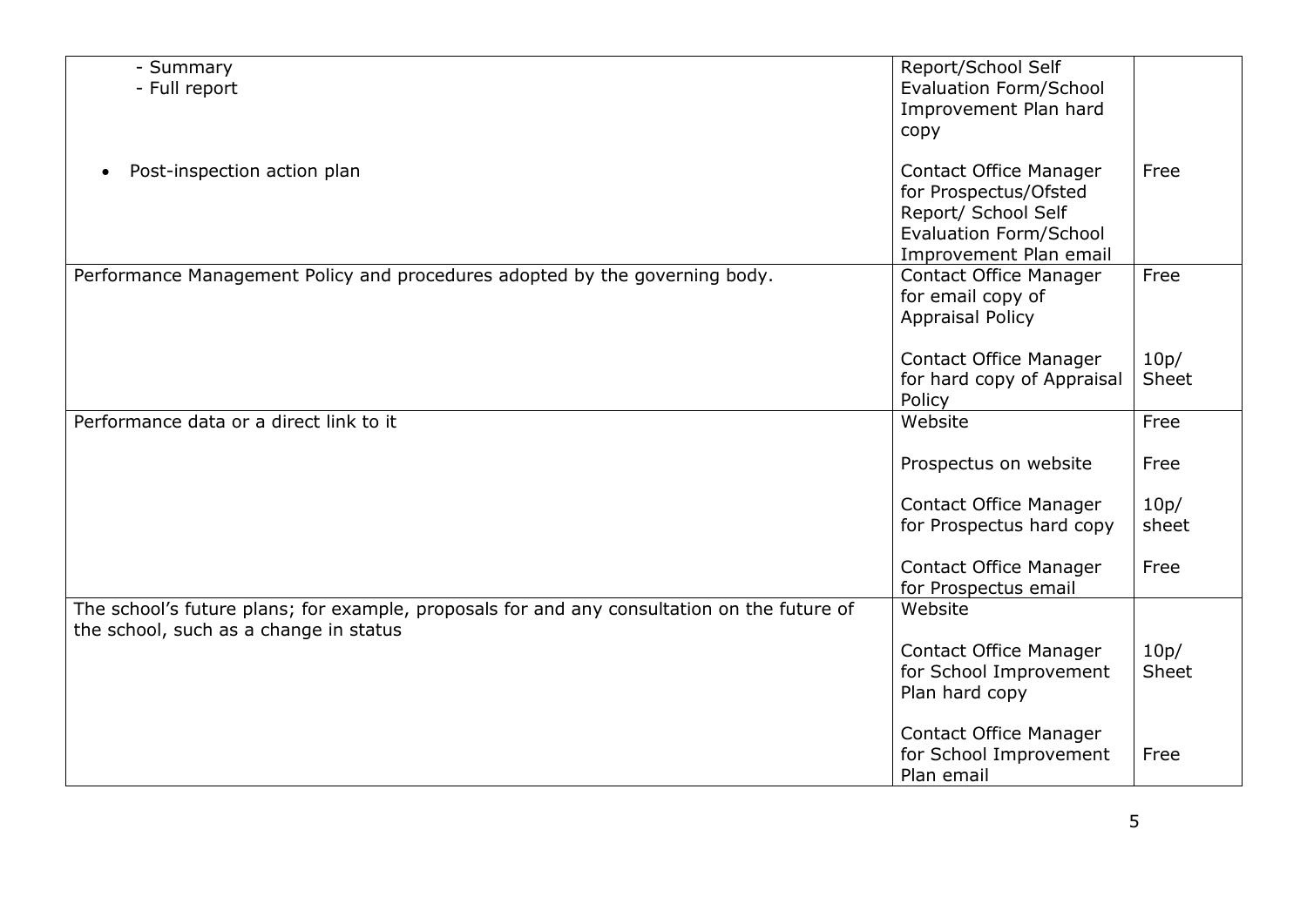| Safeguarding and child protection                                                                                                                                            | Website                                                                              | Free          |
|------------------------------------------------------------------------------------------------------------------------------------------------------------------------------|--------------------------------------------------------------------------------------|---------------|
|                                                                                                                                                                              | <b>Contact Office Manager</b><br>for email copy of Child<br><b>Protection Policy</b> | Free          |
|                                                                                                                                                                              | <b>Contact Office Manager</b><br>for hard copy of Child<br><b>Protection Policy</b>  | 10p/<br>sheet |
| Class 4 - How we make decisions<br>(Decision making processes and records of decisions)<br>Current and previous three years as a minimum                                     |                                                                                      |               |
| Admissions policy/decisions (not individual admission decisions) - where applicable                                                                                          | Website                                                                              | Free          |
|                                                                                                                                                                              | <b>Contact Office Manager</b><br>for email copy of<br><b>Admissions Policy</b>       | Free          |
|                                                                                                                                                                              | <b>Contact Office Manager</b><br>for hard copy of<br><b>Admissions Policy</b>        | 10p/<br>sheet |
| Agendas and minutes of meetings of the governing body (NB. this will exclude information<br>that is properly regarded as private to the meetings).                           | Contact Clerk to the<br>Governors for hard copy                                      | 10p/<br>sheet |
| Class $5 -$ Our policies and procedures<br>(Current written protocols, policies and procedures for delivering our services and responsibilities)<br>Current information only |                                                                                      |               |
| Records management and personal data policies, including:<br>Information security policies<br>$\bullet$<br>Records retention, destruction and archive policies               | Data Protection Policy on<br>Website                                                 | Free          |
| Data protection (including information sharing policies)                                                                                                                     | <b>Contact Office Manager</b><br>for email copy of Data<br><b>Protection Policy</b>  | Free          |
|                                                                                                                                                                              |                                                                                      | 6             |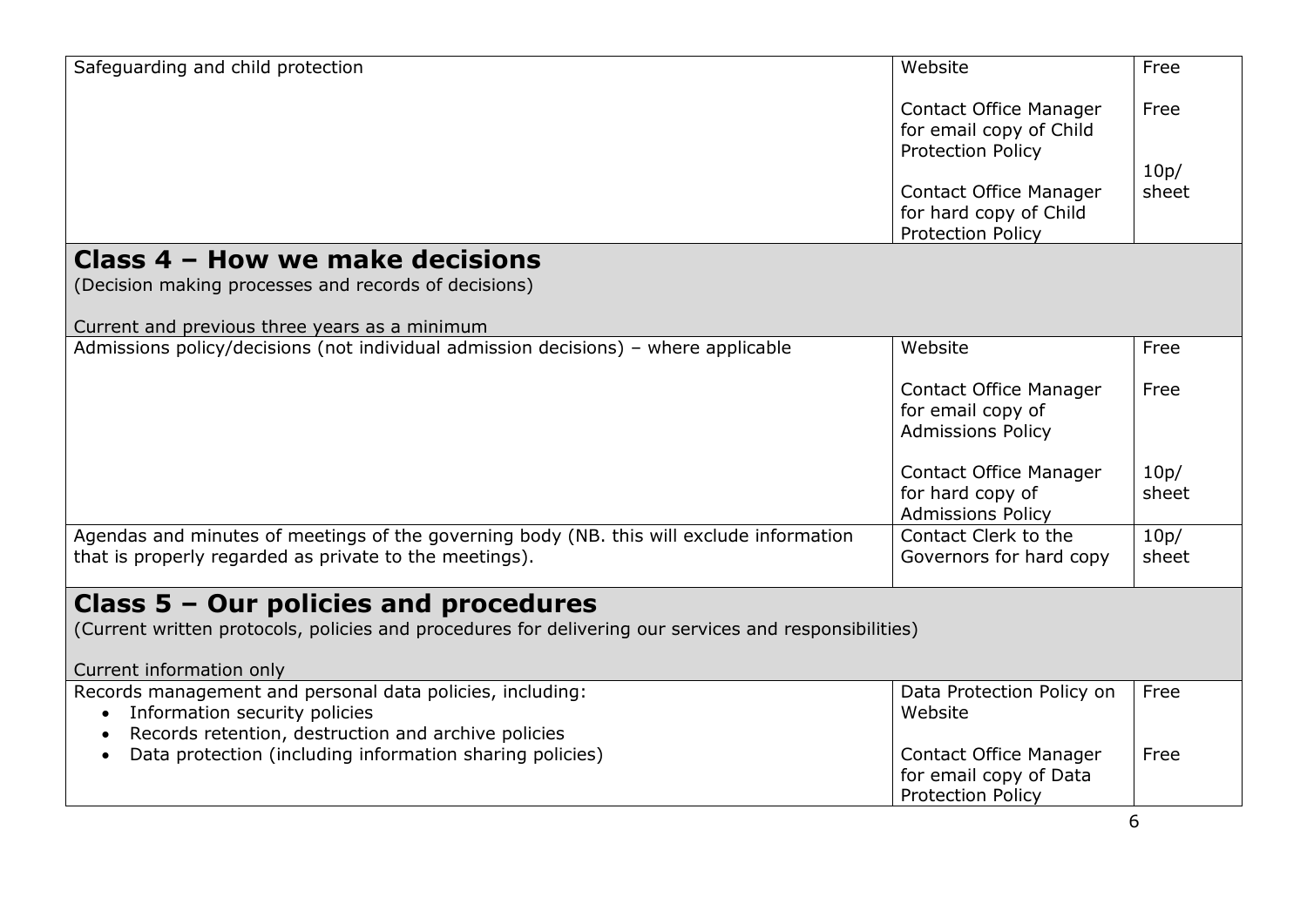|                                                                                               | <b>Contact Office Manager</b><br>for hard copy of Data<br><b>Protection Policy</b>                                       | 10p/<br>Sheet |
|-----------------------------------------------------------------------------------------------|--------------------------------------------------------------------------------------------------------------------------|---------------|
|                                                                                               | <b>Contact Office Manager</b><br>for hard copy of KCC<br>records retention<br>information to which the<br>school adheres | 10p/<br>Sheet |
|                                                                                               | KELSI website at<br>http://www.kelsi.org.uk/<br>for KCC records retention<br>information to which the<br>school adheres  | Free          |
| Charging regimes and policies                                                                 | Charging Policy on the<br>website                                                                                        | Free          |
|                                                                                               | <b>Contact Office Manager</b><br>for email copy of<br>Charging Policy                                                    | Free          |
|                                                                                               | <b>Contact Office Manager</b><br>for hard copy of Charging<br>Policy                                                     | 10p/<br>Sheet |
| Class $6$ – Lists and Registers                                                               |                                                                                                                          |               |
| Currently maintained lists and registers only (this does not include the attendance register) |                                                                                                                          |               |
| Curriculum circulars and statutory instruments                                                | Website                                                                                                                  | Free          |
|                                                                                               | <b>Exterior and Interior</b><br>school notice boards                                                                     | Free          |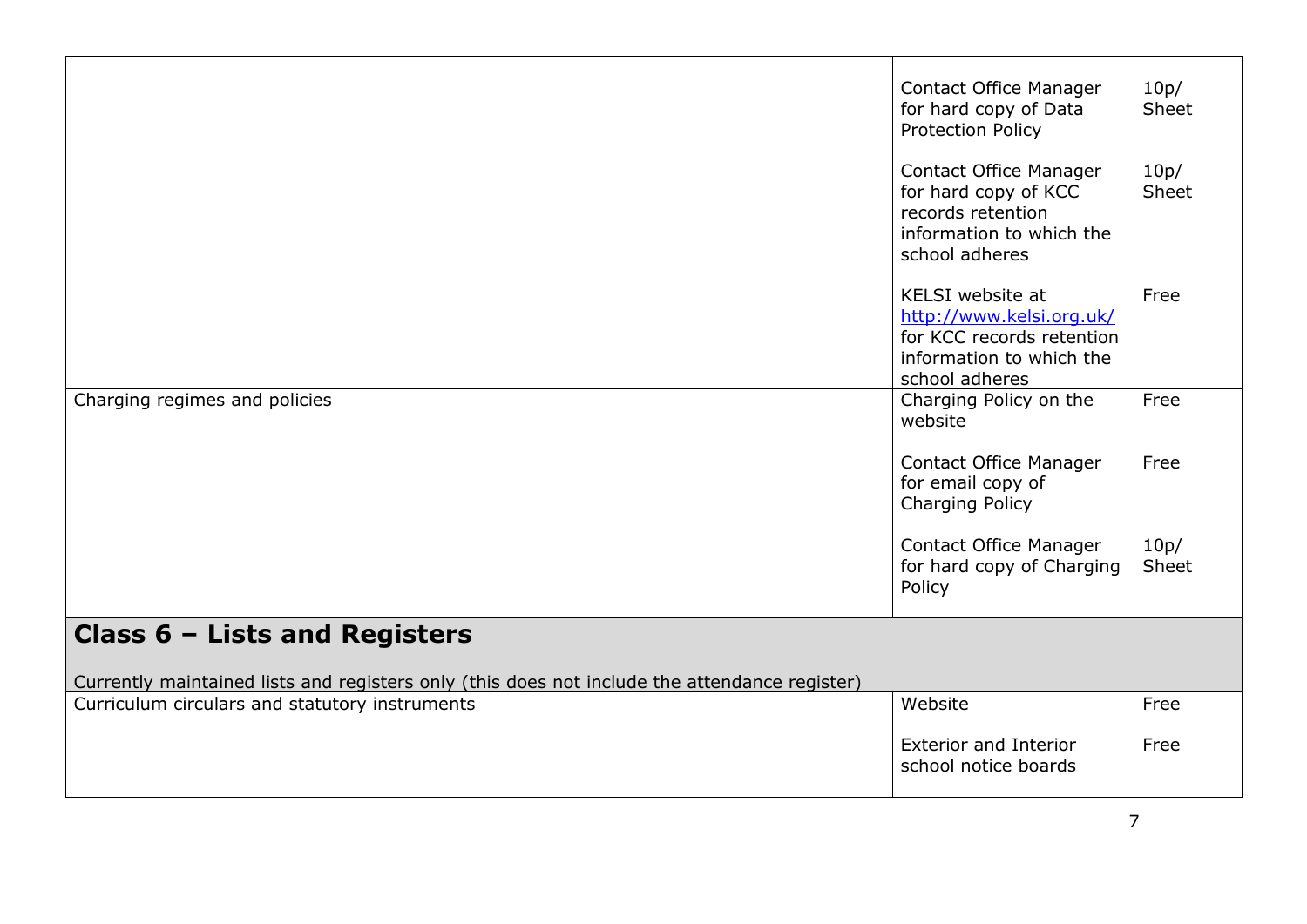|                                                                                                                                                                                                 | <b>Contact Office Manager</b><br>for hard copy of<br>newsletters      | 10p/<br>Sheet |
|-------------------------------------------------------------------------------------------------------------------------------------------------------------------------------------------------|-----------------------------------------------------------------------|---------------|
|                                                                                                                                                                                                 | <b>Contact Office Manager</b><br>for email copy of<br>newsletters     | Free          |
| Disclosure logs                                                                                                                                                                                 | Contact Office Manager to<br>view these in school                     | Free          |
| Asset register                                                                                                                                                                                  | Contact Office Manager to<br>view this document in<br>school          | Free          |
| Any information the school is currently legally required to hold in publicly available registers                                                                                                | Contact Office Manager to<br>view these in school                     | Free          |
| Class $7$ – The services we offer<br>(Information about the services we offer, including leaflets, guidance and newsletters produced for the public and businesses)<br>Current information only |                                                                       |               |
| Extra-curricular activities                                                                                                                                                                     | Website                                                               | Free          |
|                                                                                                                                                                                                 | Prospectus on website                                                 | Free          |
|                                                                                                                                                                                                 | <b>Contact Office Manager</b><br>for Prospectus hard copy             | 10p/<br>sheet |
|                                                                                                                                                                                                 | <b>Contact Office Manager</b><br>for Prospectus email                 | Free          |
|                                                                                                                                                                                                 | <b>Contact Office Manager</b><br>for a hard copy of the<br>Clubs List | 10p/<br>sheet |
|                                                                                                                                                                                                 | Contact Office Manager<br>for an email of the Clubs<br>List           | Free          |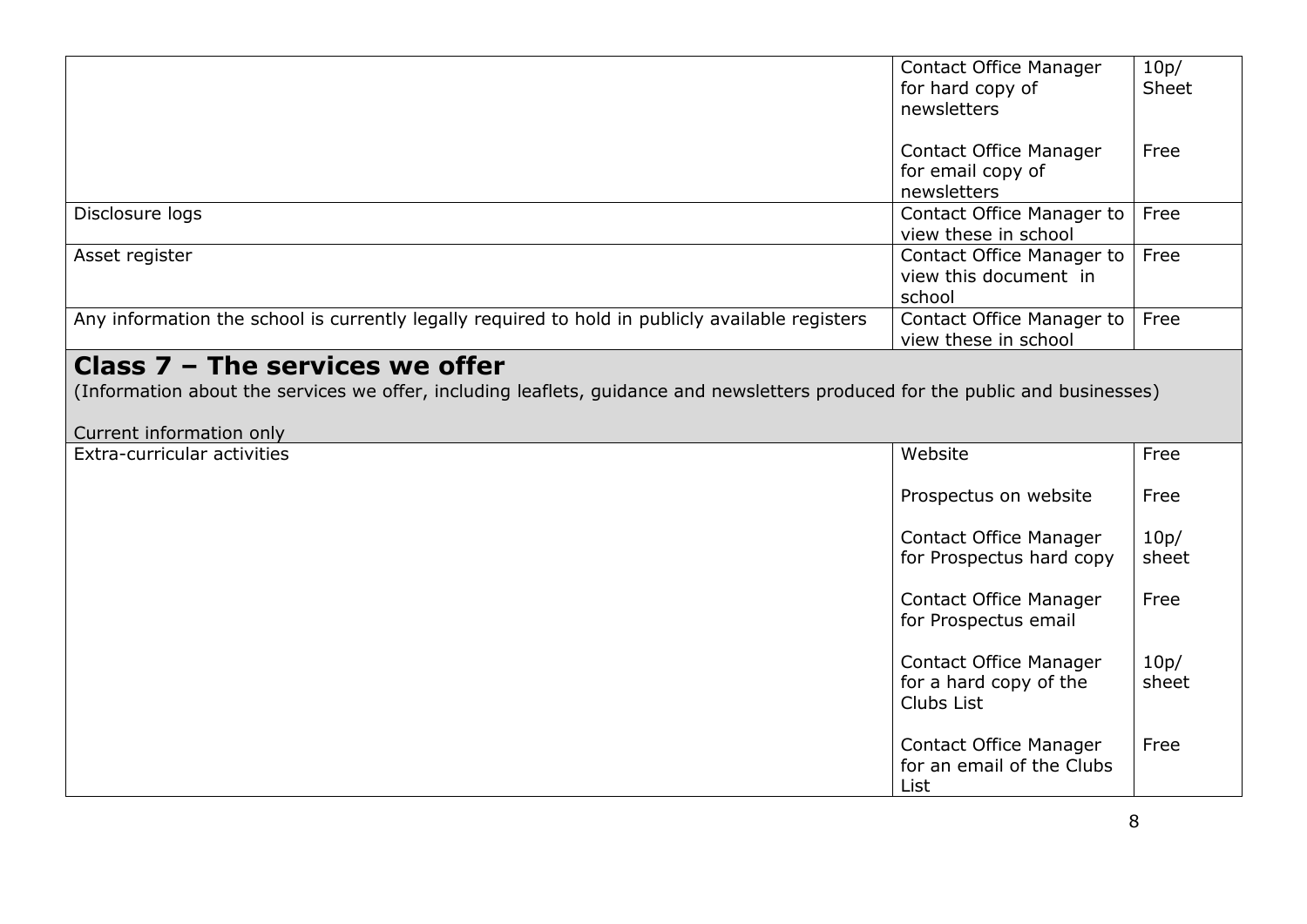|                                                                                      | Contact the Office                                      | 10p/          |
|--------------------------------------------------------------------------------------|---------------------------------------------------------|---------------|
|                                                                                      | Manager for a hard copy                                 | Sheet         |
|                                                                                      | of information about the                                |               |
|                                                                                      | <b>Breakfast Club</b>                                   |               |
|                                                                                      |                                                         |               |
|                                                                                      | Contact the Office                                      | Free          |
|                                                                                      | Manager for an email of                                 |               |
|                                                                                      | information about the                                   |               |
| Out of school clubs                                                                  | <b>Breakfast Club</b>                                   | 10p/          |
|                                                                                      | <b>Contact Office Manager</b><br>for a hard copy of the | sheet         |
|                                                                                      | Clubs List                                              |               |
|                                                                                      |                                                         |               |
|                                                                                      | <b>Contact Office Manager</b>                           | Free          |
|                                                                                      | for an email of the Clubs                               |               |
|                                                                                      | List                                                    |               |
| Services for which the school is entitled to recover a fee, together with those fees | Contact the Office                                      | Free          |
|                                                                                      | Manager for information                                 |               |
|                                                                                      | regarding these services                                |               |
| School publications, leaflets, books and newsletters                                 | Website                                                 | Free          |
|                                                                                      |                                                         |               |
|                                                                                      | Contact the Office                                      | 10p/<br>sheet |
|                                                                                      | Manager for hard copies<br>of any relevant document     |               |
|                                                                                      |                                                         |               |
|                                                                                      | Contact the Office                                      |               |
|                                                                                      | Manager for emails of any                               | Free          |
|                                                                                      | relevant document                                       |               |
| <b>Additional Information</b>                                                        |                                                         |               |
| Information that is not itemised in the lists above                                  |                                                         |               |
|                                                                                      |                                                         |               |
|                                                                                      |                                                         |               |
|                                                                                      |                                                         |               |
|                                                                                      |                                                         |               |